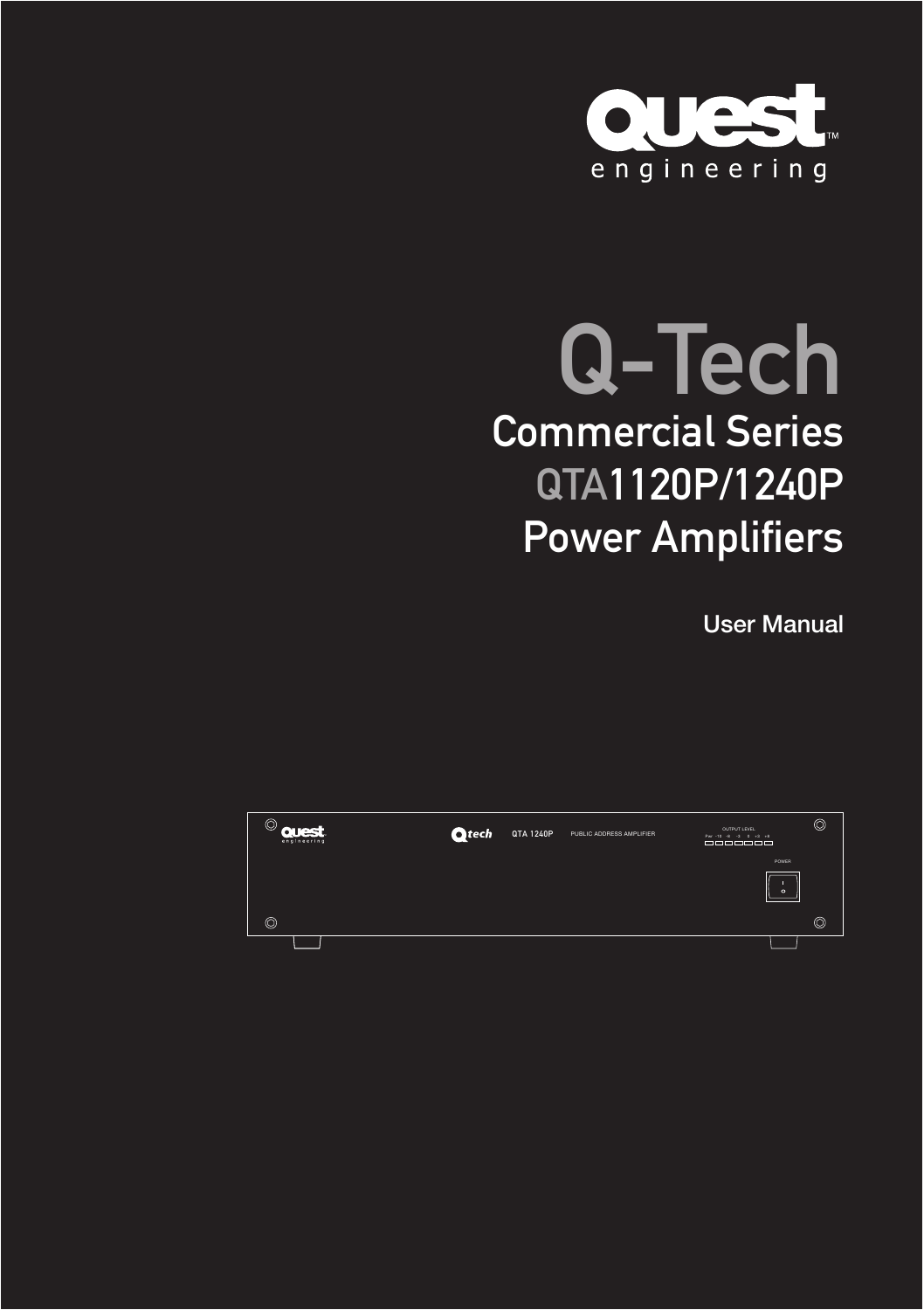# WARN

THIS APPLIANCE MUST BE EARTHED



#### IMPORTANT

The wires in the mains lead are coloured In accordance with the following code:

| <b>Green and Yellow:</b> | Earth (E)   |
|--------------------------|-------------|
| Blue:                    | Neutral (N) |
| Brown:                   | Live (L)    |

As the colours of the wires in the mains lead of this apparatus may not correspond with the coloured markings identifying the terminals in your plug proceed as follows:

The wire which is coloured green and yellow must be connected to the terminal which is marked with the letter N or coloured black. The wire which is marked with the letter L or coloured red.

If a 13 Amp (B.S.1363) plug or any other type of plug is used, a 5 Amp fuse must be fitted either in the plug or at the distribution board.

#### General Installation

DO NOT run unbalanced high impedance microphone cables near mains, data, telephone or 70/100V line cables.

DO NOT run 70/100V line cable near data, telephone or other low voltage cables.

DO NOT exceed 90% of the amplifiers output power when using 70/100V line (speech only).

DO NOT exceed 70% of the amplifiers output power when using 70/100V line (high level background music).

DO NOT use voice paging horn loudspeakers for background music unless the loudspeaker has been specifically designed for this purpose.

AVOID jointing the microphone cable, when this is unavoidable make sure a good screened connector is used.

ALWAYS use balanced low impedance microphone cable terminating to balanced inputs on long cable runs.

ALWAYS use a mains grade double insulated cable for the loudspeaker cable runs when run in conduit together with power cables.

ENSURE that all loudspeakers are in-phase.

ENSURE that there are no short circuits on the loudspeaker line before connecting to the amplifier. It is also advisable to check the final impedance to the amplifier with a dedicated impedance meter to determine power draw is within the amplifiers limits.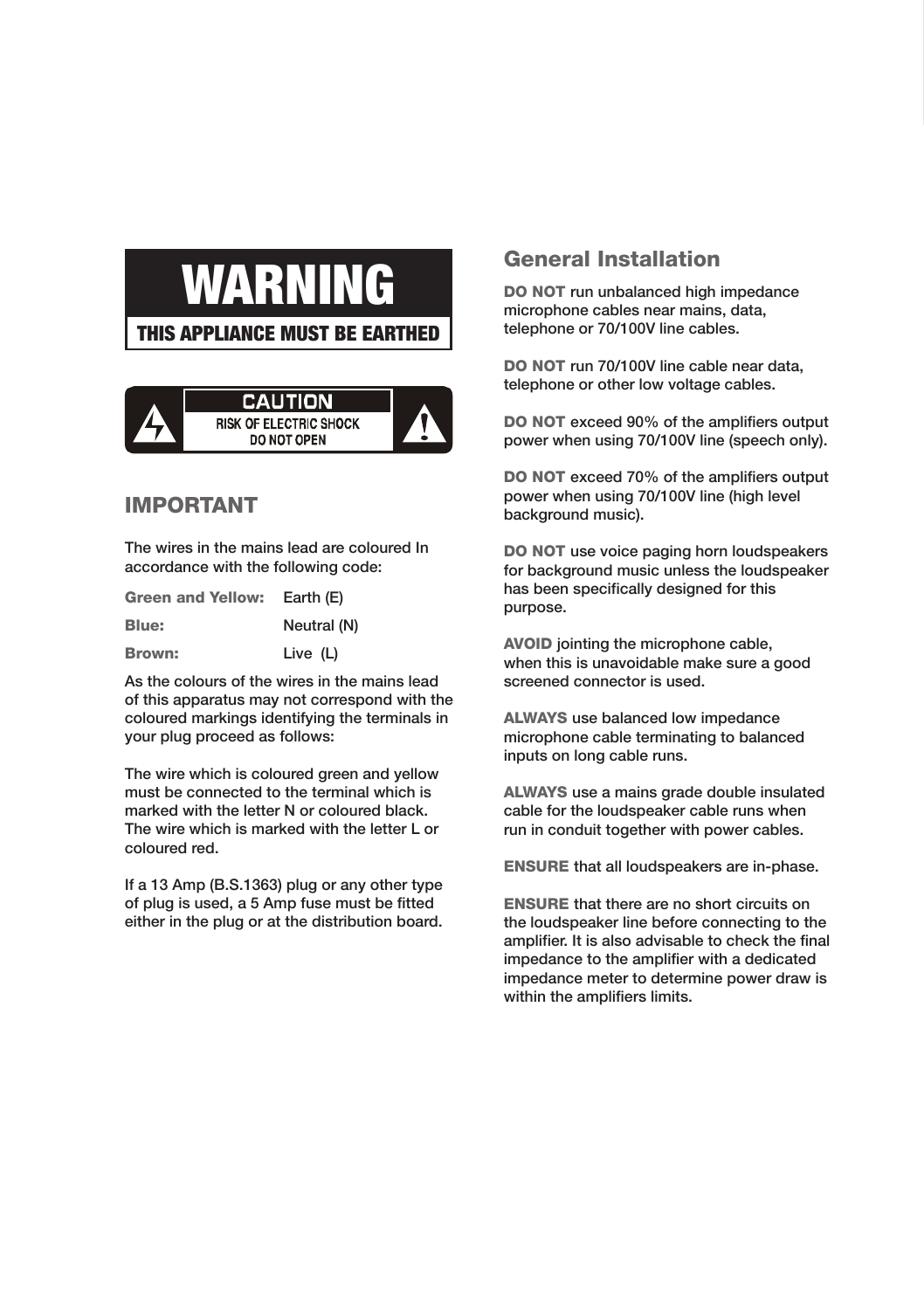



# **Contents**

| Introduction2           |  |  |  |  |  |  |  |  |  |  |  |  |  |
|-------------------------|--|--|--|--|--|--|--|--|--|--|--|--|--|
|                         |  |  |  |  |  |  |  |  |  |  |  |  |  |
|                         |  |  |  |  |  |  |  |  |  |  |  |  |  |
|                         |  |  |  |  |  |  |  |  |  |  |  |  |  |
| Power Source 4          |  |  |  |  |  |  |  |  |  |  |  |  |  |
| Installation Practice 5 |  |  |  |  |  |  |  |  |  |  |  |  |  |
|                         |  |  |  |  |  |  |  |  |  |  |  |  |  |
|                         |  |  |  |  |  |  |  |  |  |  |  |  |  |
|                         |  |  |  |  |  |  |  |  |  |  |  |  |  |
|                         |  |  |  |  |  |  |  |  |  |  |  |  |  |

1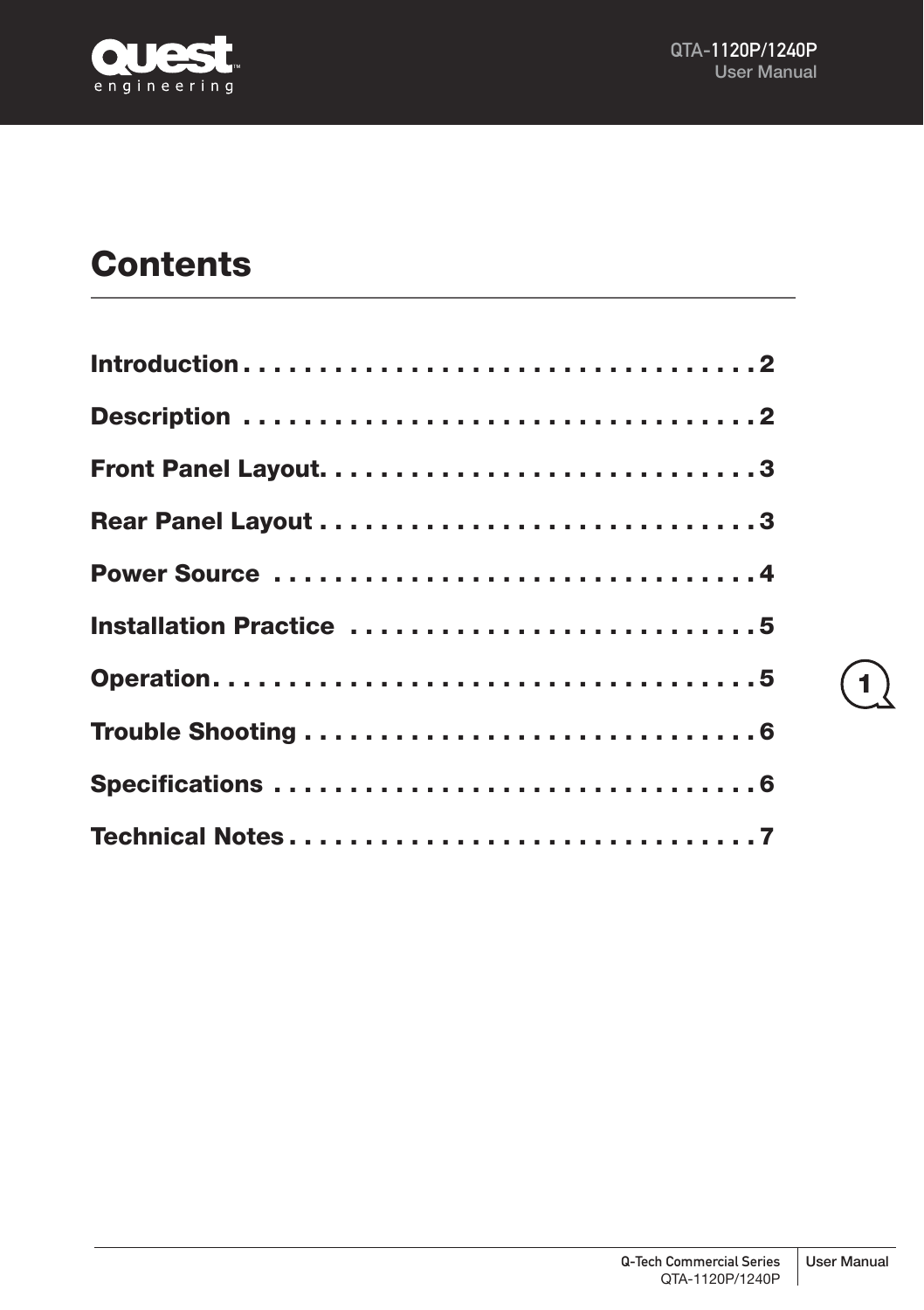

# Introduction

Congratulations on your purchase of a new Q-Tech Commercial series amplifier. Quest Engineering Q-Tech Series amplifiers are engineered and built to a standard that will satisfy the most demanding environments of commercial installation audio.

For your safety and continuing reliability of your Quest amplifier, please read all the safety instructions and familiarize yourself with the amplifiers functions and installation procedure section before installing and operating the amplifier. Quest has paid great attention to detail in order to maintain strict quality assurance standards of all Q-Tech Series amplifiers.

It follows that if your audio installation is completed with the same attention to detail, your amplifier will deliver its best results. Please red the section: Constant Voltage Distributed Speaker Systems Demystified.

Unpacking: Please inspect the amplifier carefully immediately after unpacking. If you find any damage, notify your supplier/ dealer immediately. Only the shipper may file a damage claim with the carrier for damage incurred during shipping.

# **Description**

QTA series of Power Amplifiers cover models from 120W RMS to 480W RMS. This manual is to for 120W QTA-1120P and 240W QTA-1240P.

- Easy to use booster Amplifier
- 7 step LED Ramp for signal presence
- XLR and phone jack input
- Rear mounted Input gain control
- Parallel/Mono selection for the use of additional power amplifiers
- Rear mounted switch for selection of 100mV or 1v sensitivity
- 8 ohm, 70V and 100V speaker output
- XLR and phone jack output
- Overload, over temperature, and speaker short protection.
- 115v-240v AC and 24v DC power in
- 2U height
- 19" rack or table mounted Rack ears supplied.
- 3 year replacement warranty.

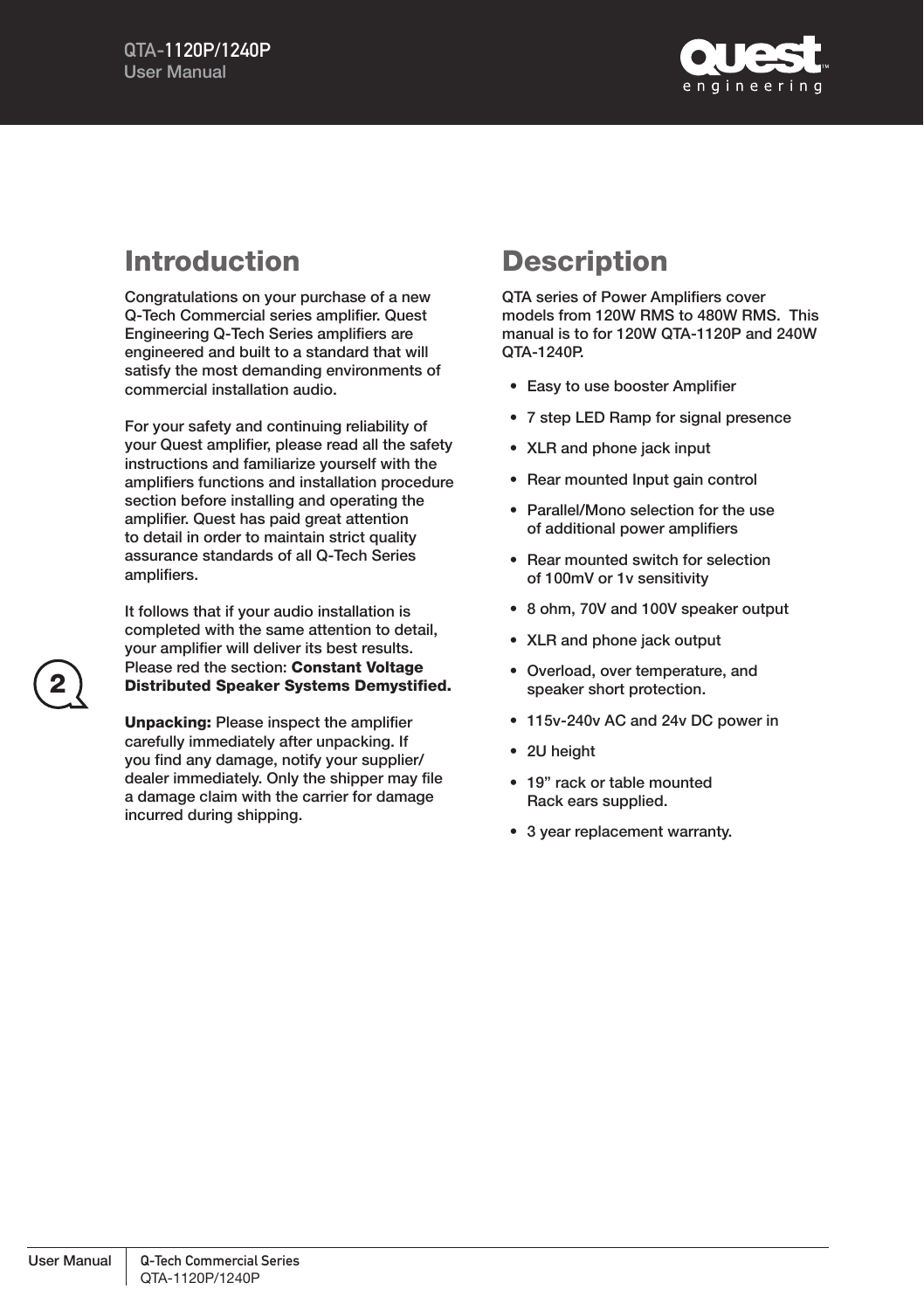

# Front Panel Layout



# Rear Panel Layout



|   | AC Voltage (115V/230V) Selection Switch | 8  | <b>XLR Output</b>                        |
|---|-----------------------------------------|----|------------------------------------------|
|   | <b>AC Fuse</b>                          | 9  | Parallel/Mono Switch                     |
| 3 | <b>AC Power Input Socket</b>            | 10 | Sensitivity (100mV /1V) selection Switch |
| 4 | <b>Earth Connection Screw</b>           | 11 | Gain Control                             |
| 5 | DC Power Supply Terminal                | 12 | MIC 4/Aux 1 Selector Switch              |
| 6 | <b>Speaker Output Terminal</b>          | 13 | Phone Jack Input                         |
|   | <b>Phone Jack Output</b>                |    |                                          |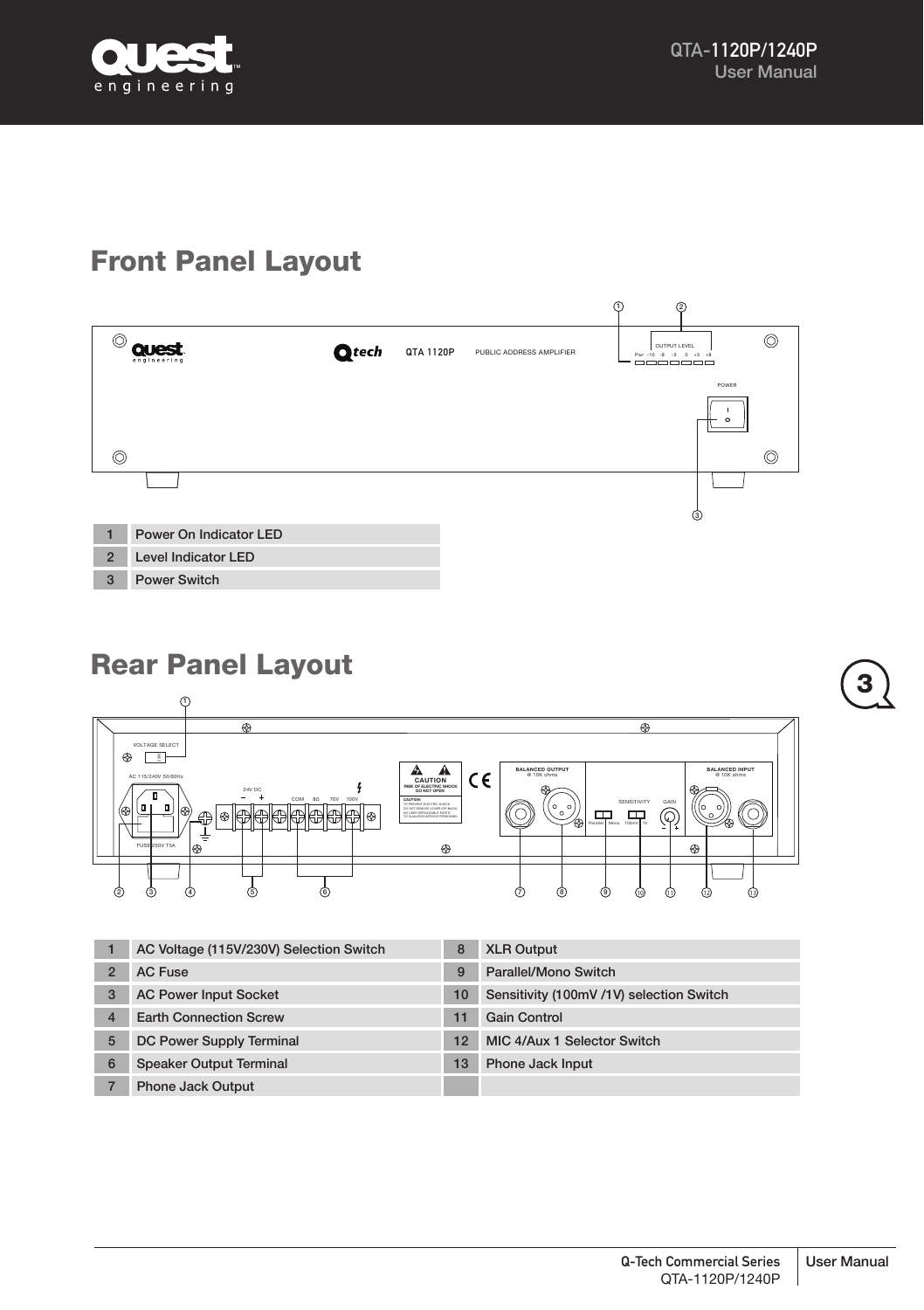

## Power Source

#### AC Power Source

The supply transformer has been designed for AC 240V /115V (±10%) 50 /60 Hz.

#### DC Power Source Battery Connection (24Vdc)

When using external batteries, please ensure the amplifier is grounded via the screw terminal. (Electrical stability of the system will be improved by providing a good earth ground.) When connecting batteries, please ensure correct polarity.

# Main Connections

Each input has XLR and Phone jack input. Use the one you want

4

Pin Assignments:

**1 3 2 Plug 1 3 Socket <sup>2</sup>** Viewed from Solder Side of Plug/Soceket

| Balanced Audio (3 pole XLR):   |                                    |  |  |  |  |  |  |
|--------------------------------|------------------------------------|--|--|--|--|--|--|
| <b>Pin 1:</b>                  | Ground / Screen                    |  |  |  |  |  |  |
| Pin 2:                         | In phase $/$ +ve $/$ Hot           |  |  |  |  |  |  |
| Pin 3:                         | Out of phase / -ve / Cold          |  |  |  |  |  |  |
| Unbalanced Audio (3 pole XLR): |                                    |  |  |  |  |  |  |
| Pin 1:                         | Ground / Screen                    |  |  |  |  |  |  |
| <b>Pin 2:</b>                  | Signal                             |  |  |  |  |  |  |
| Pin 3:                         | Ground / Screen (connect to pin 1) |  |  |  |  |  |  |

For best performance when using long lines between microphones/mixer and or amplifier use balanced lines. These have the effect of cancelling out any noise or hum that may be induced into the cables. the amplifier to be processed externally and then returned to the power amplifier section of the amplifier. The connecting link must be plugged in for normal operation as a mixer/amplifier. "PRE OUT" is after the tone controls and the master volume

#### Speaker Output Connection

The speaker output screw terminal is on the rear panel. It can connect low impedance 8 ohm, or high-level 70V or 100V speaker. Use only one of these output connections for corresponding speaker.

As a guide for the correct gauge of wire, we recommend the following:

|                                 | Up to 50m    | AWG25-26 (0.15mm2) |  |  |  |  |  |
|---------------------------------|--------------|--------------------|--|--|--|--|--|
| 100V                            | $50m - 200m$ | AWG20 (0.5mm2)     |  |  |  |  |  |
|                                 | Over 200m    | AWG18 (0.75mm2)    |  |  |  |  |  |
| <b>70V</b>                      | Up to 50m    | AWG24 (0.20mm2)    |  |  |  |  |  |
|                                 | $50m - 200m$ | AWG17 (1.0mm2)     |  |  |  |  |  |
|                                 | Over 200m    | AWG16 (1.5mm2)     |  |  |  |  |  |
| Low<br>Impedance<br>$(4\Omega)$ | Up to 10m    | AWG18 (0.75mm2)    |  |  |  |  |  |
|                                 | $10m - 30m$  | AWG13 (2.50mm2)    |  |  |  |  |  |

#### Sensitivity Selection Switch

Place the switch on 100mV or 1V position for corresponding sensitivity of signal source from other devices.

#### Booster Output Connection

Use XRL (female) or phone jack to connect booster output to another amplifier.

#### Parallel / Mono Switch

The amplifier includes both male and female 3 pin XLR connectors, labeled input and output. While the female is normally used as the input to the amplifier, both XLR's are connected in parallel so either will work. When signal is connected to one XLR, the other XLR becomes a line level output allowing the input signal to be distributed (split) to other amplifiers. In some projects, the same input may be looped through to multiple amplifiers using this method. Up to 6 amplifiers can be looped together without any noticeable loss in level. A distribution amplifier should be used when more than 6 amplifiers need to be looped.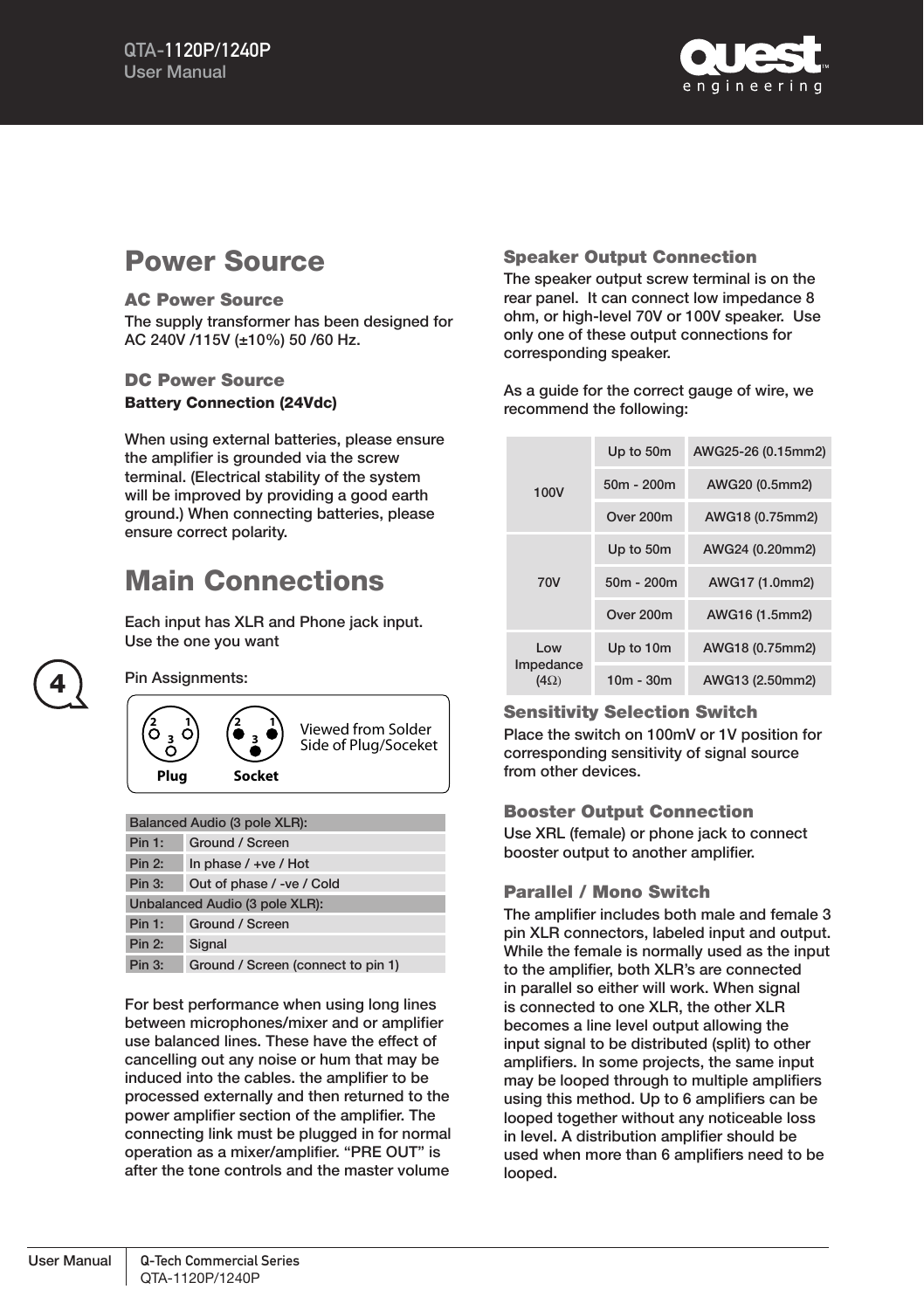

Please ensure the switch is on the Mono position when you are not connecting to another amplifier.

When it is connected to another amplifier, put the switch on Parallel position to maintain maximum gain.

# Installation Practice

Step 1. Take a piece of figure-8 cable. connect the stripe/coloured wire to the 100V terminal and the uncoloured wire to the COM on the amplifier terminal strip.

Step 2. Connect the other end of the wire (uncoloured) to the Com/EARTH connection on the ceiling speaker transformer and the other + (strip) wire to the required voltage taping.

Step 3. Take a second piece of figure-8 cable and connect the plain wire to the parallel COM connection and the other + (stripe) wire to the parallel output from the transformer terminal block and connect it in the same way to the next ceiling speaker.

Step 4. Continue this process until all the ceiling speakers are connected in a parallel connection with all the COM connections and all the wattage connections following a parallel connection.

Common problems with ceiling speaker installations System is distorting. Check for the following causes:

1. Too many speakers set to too high a power tapping for the power of the amplifier Solution: Calculate the total power draw and re connect the speakers to a lower the wattage tapping. (See below)

Some cheap ceiling speakers have incorrect taping labels. A 10 watt speaker may really be drawing 15 or 20 watts.

The only way to test this is with an impedance meter on a single speaker. A 15% discrepancy can mean that a 100 watt system will only be able to power 7 or 8 x10 watt speakers safely. Be aware of this booby trap. Always plan to have 20% more power than you think you will need.

- 2. Incorrect output connection: If you accidentally connect your terminal strip on the amplifier to the 8 ohm output instead of the 100/70V line, you will have distortion and risk damaging the amplifier..
- 3. Short circuits and no circuits: Check that your wiring has not been accidentally cut, miss-connected or generally damaged in the course of installation. This can be common with building sites with multiple trades people installing equipment into the same ceiling cavities as the audio system.

# **Operation**

After all connections are completed, turn on the power. If necessary, turn the gain control on the rear panel to what you desire. We suggest turning the gain level to maximum always.

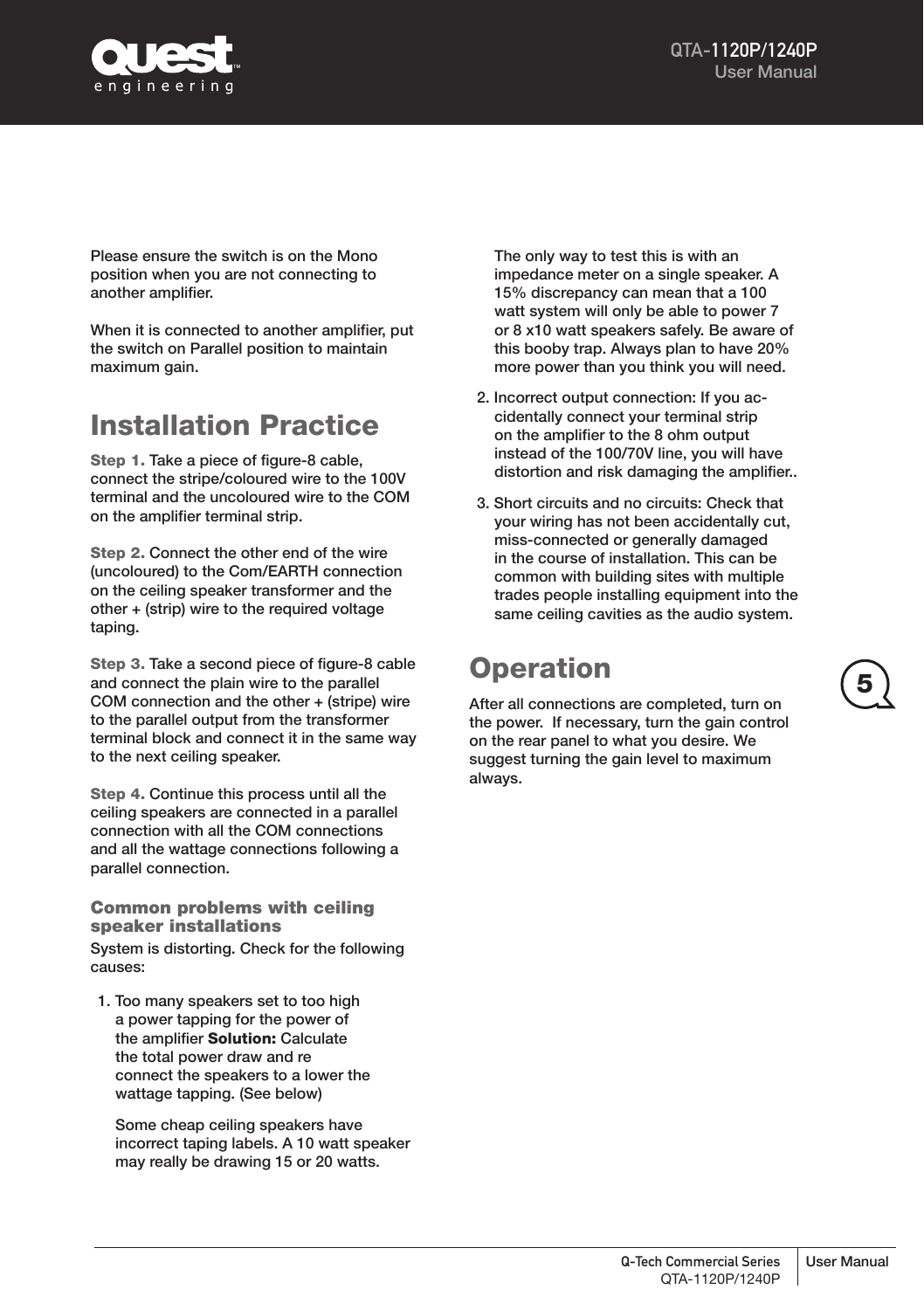

# Trouble Shooting

If the amplifier fails to work as required, please check the following:

#### No Power, No Lights

- Make sure amplifier power switch is on.
- Make sure mains power switch is on at the wall.
- Check the mains and DC fuse.
- Replace with only the correct type and rating.

#### Distorted Output

- Check that the speaker type is correct for the output that you are using (ie. 4-16 $\Omega$ , or 100V line).
- Check for any short circuits on the speaker line.

#### Very Low Output Volume

- Make sure that the speaker line is not shorted.
- Check speaker types and ratings.
- Check that the parallel/mono switch is correctly set.

#### Continually Blows Fuses

- Make sure that the speaker line is not shorted.
- Check speaker types, ratings and if on correct output.

Amplifier Keeps on Cutting In & Out

- Make sure that there is adequate ventilation around the amplifier.
- Check the vent slots on the front are not covered or blocked and the fan on the rear is functioning correctly.
- Check also speaker types, ratings and for any short circuits on the speaker line.

## **Specifications**

| <b>Type</b>     |                                  | <b>Booster Amplifier</b>                        |                     |  |  |  |  |
|-----------------|----------------------------------|-------------------------------------------------|---------------------|--|--|--|--|
| Model           |                                  |                                                 | OTA-1120P OTA-1240P |  |  |  |  |
|                 | <b>Output Power (RMS):</b>       | 120W<br>240W                                    |                     |  |  |  |  |
| Power           | <b>Mains</b><br>Voltage          | AC 115V or 230V<br>50/60Hz                      |                     |  |  |  |  |
| <b>Supply</b>   | <b>Battery</b><br>Voltage        | <b>DC 24V</b>                                   |                     |  |  |  |  |
|                 | <b>Total Harmonic Distortion</b> | $= 1\% \n\textcircled{a} 1$ KHz,<br>rated power |                     |  |  |  |  |
| Sensitivity     |                                  | 1V, 100mV @ 10K ohm                             |                     |  |  |  |  |
| Outputs         |                                  | $8\Omega$ , 70V, 100V                           |                     |  |  |  |  |
|                 | <b>Signal to Noise Ratio4</b>    | 86 dB                                           |                     |  |  |  |  |
| Indicator       |                                  | Power On, Level                                 |                     |  |  |  |  |
|                 | <b>AC Power Consumption</b>      | 640W<br>320W                                    |                     |  |  |  |  |
|                 | <b>DC Power Consumption</b>      | 15A<br><b>8A</b>                                |                     |  |  |  |  |
| Dimensions (mm) |                                  | 88(H) x 425(W) x 305(D)                         |                     |  |  |  |  |
| Weight          |                                  | 8.2 Kgs<br>10.6Kgs                              |                     |  |  |  |  |
|                 | <b>Mounting options</b>          | Desktop or 19" rack                             |                     |  |  |  |  |

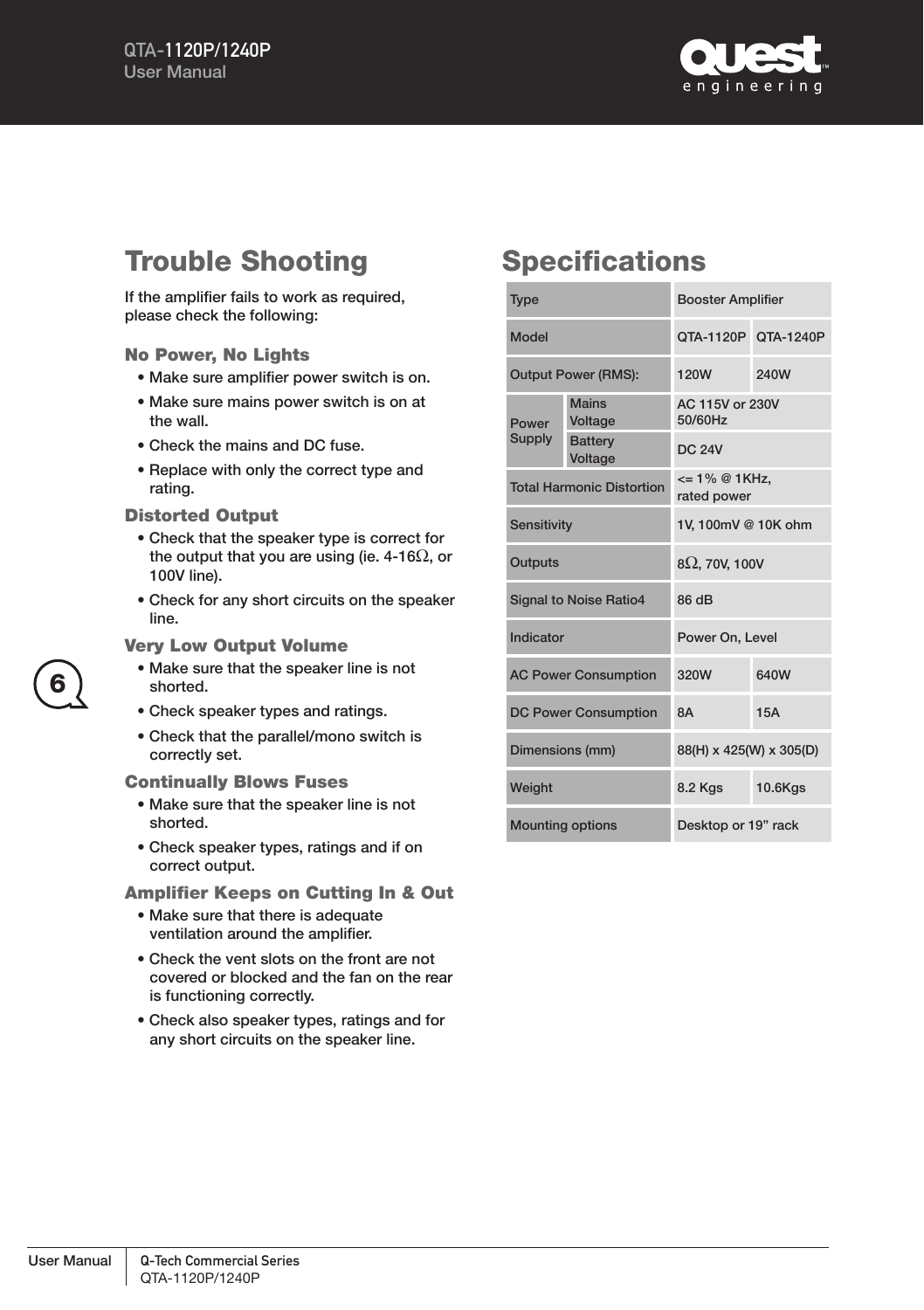

# Technical Notes

Constant Voltage Distributed Speaker Systems Demystified In a typical paging and background music speaker installation, quantity loudspeakers are placed across a single amplifier in a parallel wiring configuration (see Fig 1.).

Each ceiling speaker will contain a small transformer and you will notice that the connection block near the transformer will have a common terminal (C or earth), and a number of wattage terminals.

Connect the wattage setting terminal for the desired acoustic output (volume) level you need from each individual speaker.

This will be a 100V setting in Europe and most of Asia and 70V in the USA. (See the explanation below)



Often some speakers need to be set at different volume output levels, and the calculations involved in determining the actual load impedance at the amplifier's output can be quite involved but there is a simple technique for not overloading the amplifier

As for the amplifiers, there are two common standards, 100 Volt line in Europe and Asia and 70 Volt line on the American continent.

For the purpose of simple calculations, we will use the European standard for this exercise.

On the rear of a 70/100V amplifier you will find an output terminal strip. This terminal strip will contain a number of + voltage outputs (70V 100V) and a terminal at one end for the negative return wire (COM).

A low impedance terminal will be for 8-ohm speaker installations and is under no circumstances to be connected to a transformer type speaker system.

How to calculate the correct number of speakers and what wattage connection for a given amplifier power.

If you connect too many speakers to an amplifier you will have distortion, overheating of the amplifier and generally poor performance. The problem is not really "too many speakers", it is more a problem of "too much wattage draw exceeding the output capability of an amplifier. A similar problem would be trying to draw 2,000 watts from a 1,000 watt generator. Sooner or later…. Expect a system failure.

Let us take a 100 watt amplifier. If you have 20 speakers and you set them at the 5 watt taping, you will have a total 100 watt draw which is the maximum output of the amplifier. This is correct in theory but in practice you will be safer connecting 18 speakers, not 20. The reason is that most ceiling speakers draw more than their claimed wattage.

The alternative would be to connect the speakers to the 4 watt transformer terminal giving you a theoretical total draw of 80 watts and thus, plenty of "headroom". One watt difference is not very noticeable as far as output sound pressure level in concerned.

#### A system that does not distort will give much clearer voice reproduction than a louder system that is distorting or loosing the sibilant frequencies.

There is a formula for testing the potential power of the system by measuring the impedance of each speaker and then adding all the figures to a total impedance, which is then compared to the amplifier's expected impedance/power figures. The quick way is to just add up all the wattages and then give yourself 10-20% headroom by reducing the number of speakers per amplifier or lowering the wattages slightly.

7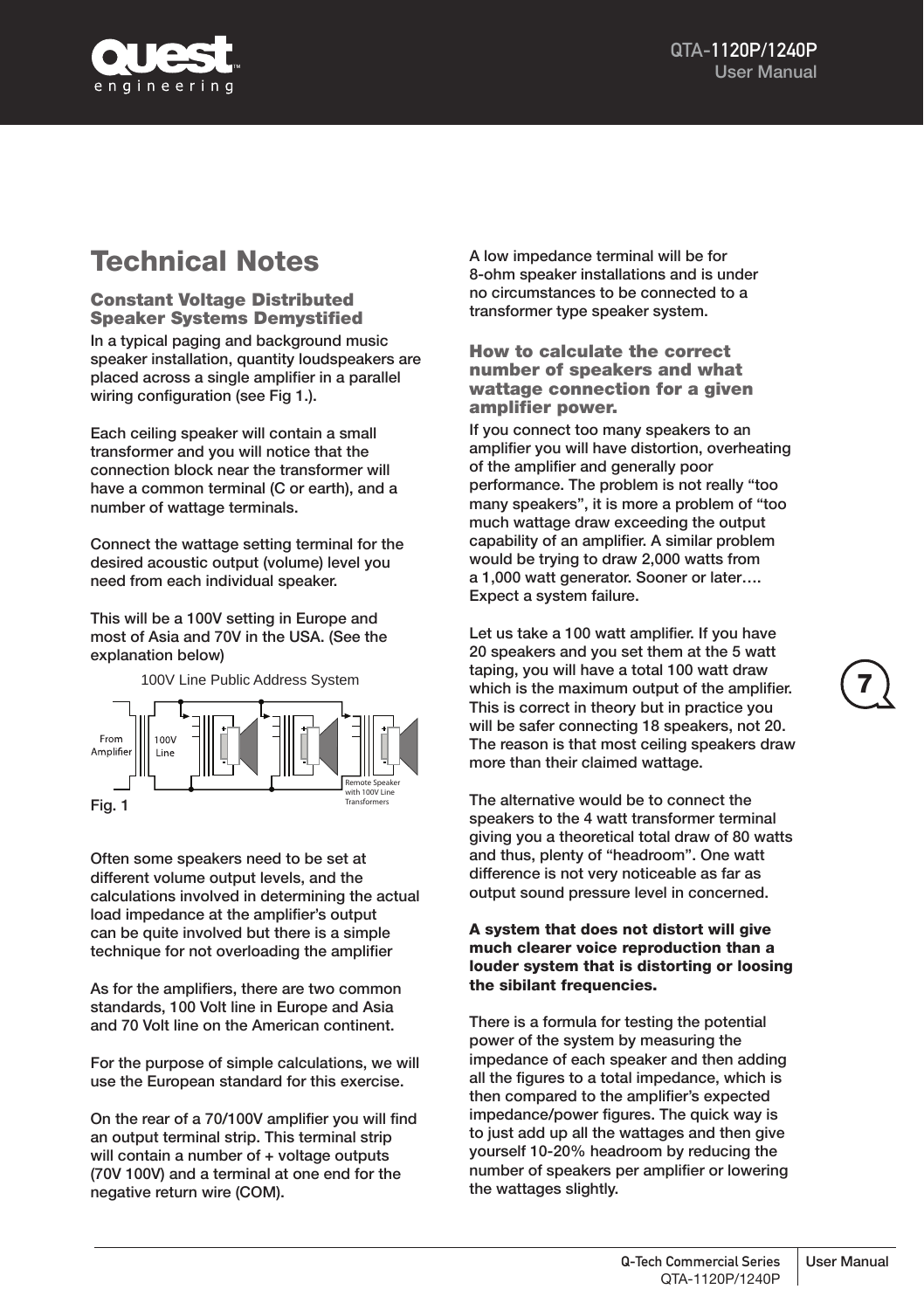

For the benefit of those who want to calculate the power of the system with a formula. See below:

Determining power by calculating total impedance

The alternative to counting the speaker taping watts is to calculate the total impedance of the line, which will also indicate the wattage necessary to drive the system correctly.

The computational formula is voltage squared divided by impedance: Power = Voltage2 / Impedance.

When the speaker line reaches its top voltage of 70 Volts, the formula is: Power = 5000 / Impedance (because 70 squared equals 5000).

To measure impedance a dedicated meter is required. These use a 1k frequency to send an alternating current through the transformer(s). The resulting figure indicated by the meter's dial can be cross referenced with the meter's impedance chart to see what value should be expected and the power that will be required.

| 8 | Output | Impedance     | Output     | Impedance   | Output      | Impedance    |
|---|--------|---------------|------------|-------------|-------------|--------------|
|   | 0.1W   | $100K\Omega$  | <b>10W</b> | $1K\Omega$  | 40W         | $250\Omega$  |
|   | 0.5W   | $20K\Omega$   | <b>15W</b> | $667\Omega$ | 50W         | $200\Omega$  |
|   | 1W     | $10K\Omega$   | <b>20W</b> | $500\Omega$ | <b>75W</b>  | $133\Omega$  |
|   | 2W     | $5K\Omega$    | <b>25W</b> | $400\Omega$ | 100W        | $100\Omega$  |
|   | 3W     | $3.33K\Omega$ | 30W        | $333\Omega$ | <b>150W</b> | $66.7\Omega$ |
|   | 5W     | $2K\Omega$    | 35W        | $286\Omega$ | <b>200W</b> | $50\Omega$   |

#### High impedance of speakers and output calculation table for 100Volt systems

*(100V plan) P = E x E / Z = 100x100 / Z = 10,000 / Z*

*P: Power(W), Z : Impedance (*Ω*), E : 100V(Designed voltage of a general-use amplifier)*